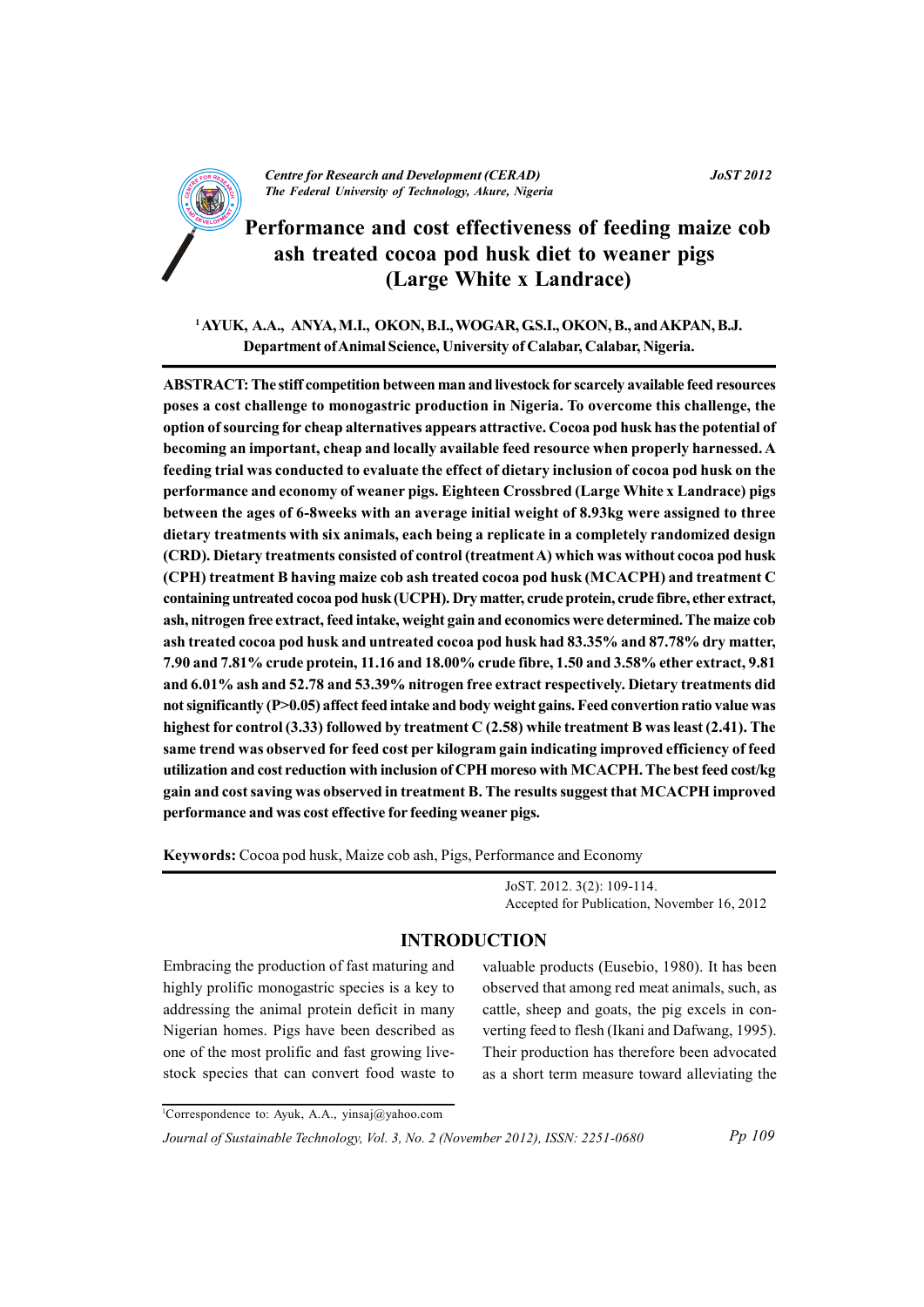animal protein and calorie deficit especially in areas where there are no religious edicts preventing their production and consumption (Kalla et al, 2003). One of the objectives of the National Agricultural policy is improving the quality of the diet of Nigerians at reasonable cost (Sobayo et al. 2008). Therefore any intervention that contributes to making protein of animal origin more available to Nigerians particularly at a cheap cost is welcome. The high cost of conventional sources of protein and energy is largely responsible for the present high price of finished feeds (Adejinmi et al, 2011). This calls for evaluation of cheap alternative feed resources. Cocoa pod husk is one of the many under exploited feed resources with potential as an energy source for pig feeding. It is the first by product of the cocoa industry which has been shown to contain sufficient amount of utilizable nutrient for it to be used as livestock feed (Smith and Adegbola, 1985, Opeke 1997). This by-product has been used extensively for ruminant feeding (Smith and Adegbola, 1985) and to a limited extent poultry (Sobaminwa and

The study was conducted in the Piggery Unit of the Teaching and Research Farm of the University of Calabar, Calabar. Eighteen weaner (Large White x Landrace) pigs with average weight of  $8.93 \pm 1.27$ kg at six to eight weeks of age were allotted to the three treatments comprising six animals per treatment each being a replicate in a completely randomized design experiment. Cocoa pod husk (CPH) was collected from farm processing sites in Etung Local Government Area of Cross River State. The CPH was chopped to smaller bits with cutlass and sun-dried. Dried CPH were milled and screened with a 2.5m sieve. Maize cobs were collected from Mbukpa market and burnt to ashes ready for use. About 1.2kg of NAOH was required for

 $- A.A.$  Ayuk, et al.

longe, 1994; Adejinmi *et al*, 2011) and pig (Fleisher et al, 1994; Iyayi et al, 2001). Crude fibre content of the cocoa pod husk (21.49-34.92%) hampers its utilization (Abiola and Tewe, 1990). However, chemical treatments of fibrous crop residues such as Kola pod husk, cowpea hulls similar in composition and nutritive value to cocoa pod husk have improved their utilization (Jackson, 1977). Chemicals are expensive and where safety apparels are not available could be corrosive. Therefore a cheaper option of using locally available maize cob ash was adopted. Several million tons of corn-cobs that had no immediate use to humans accumulate on farm processing units and contribute to land and air pollution. A sizeable percentage is burnt to provide space for other useful purposes and ashes used as fertilizer in crop farming (Oladeinde, 2000). The objective of this study was therefore to determine the effect of inclusion of cocoa pod husk with or without maize ash treatment on the performance and cost implication of crossbred (Large White and Landrace) weaner pigs.

## **MATERIALS AND METHODS**

20kg of material. According to Adebowale (1985), 1kg of NAOH was equivalent to 4.4kg ash. It was therefore estimated that 5.28kg of maize cob ash would be needed to treat 20 kg of cocoa pod husk. Maize cob ash (5.28kg) was dissolved in 20 litres of water and left for ten minutes to allow the ash dissolve after which it was filtered. The filtrate was poured into 20kg of processed cocoa pod husk, mixed properly and ensiled in black polythene bags for 24 hours. After ensiling, the treated cocoa pod husk was air dried before incorporating into the diet. Three diets were formulated (Table 1). Control diets contained 0% cocoa pod husk (CPH). Maize cob ash treated cocoa pod husk (MCAPH) and untreated cocoa pod husk (UCPH) were included in diets 2 and 3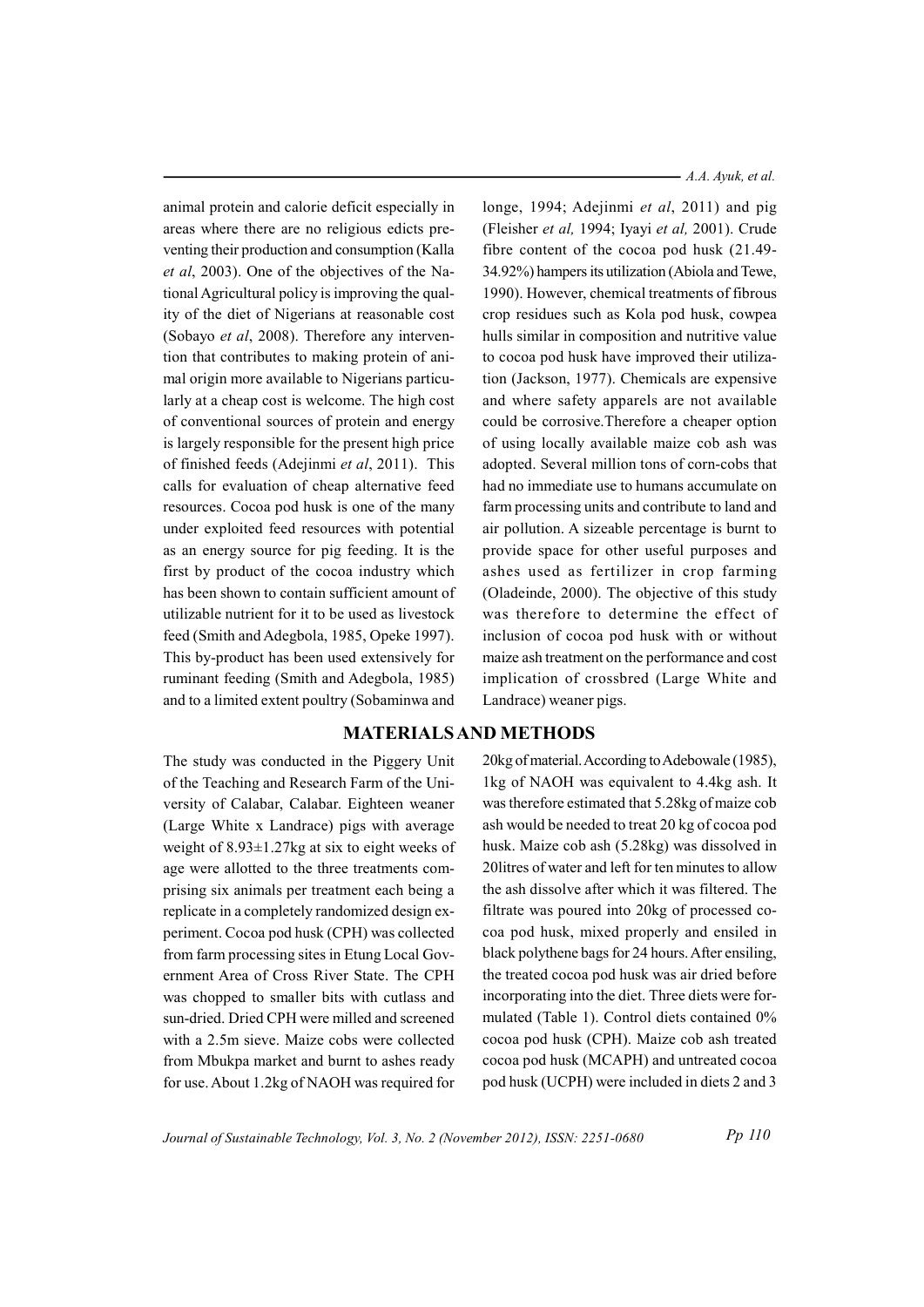respectively at 10%. The animals were dewormed and housed in pens with concrete floor which were demarcated with wooden barriers for each treatment. The pens were disinfected and proper sanitary condition was maintained throughout the feeding trial. The experiment lasted six week. The maize cob ash treated cocoa pod husk, untreated cocoa pod husk and control diets were analyzed for proximate composition using method of AOAC (1995). Data on body weight gain and feed intake were analyzed using the analysis of variance (ANOVA) method of Steel and Torrie (1980).

| Ingredient (% Inclusion)  | <b>Treatments</b> |             |                |
|---------------------------|-------------------|-------------|----------------|
|                           | <b>TA</b>         | <b>TB</b>   | TC             |
| Maize                     | 50                | 50          | 50             |
| Soybean                   | 20                | 19.6        | 20.71          |
| P.K.C                     | 10                |             |                |
| Maize Cob Ash treated CPH |                   | 10          |                |
| <b>UCPH</b>               |                   |             | 10             |
| Wheat offals              | 10                | 10.4        | 9.29           |
| Fish meal                 | 5                 | 5           | 5              |
| <b>Bone Meal</b>          | 2                 | 2           | $\overline{2}$ |
| Oyster Shell              |                   | 1           |                |
| Lysine                    | 0.5               | 0.5         | 0.5            |
| Methionine                | 0.5               | 0.5         | 0.5            |
| Salt                      | 0.5               | 0.5         | 0.5            |
| Premix                    | 0.5               | 0.5         | 0.5            |
| Crude protein             | 20                | 20          | 20             |
| Energy                    | 2.8 Kcal/ME       | 2.8 Kcal/ME | 2.8 Kcal/ME    |

|  |  | Table 1: The gross composition of the experimental diets |  |
|--|--|----------------------------------------------------------|--|
|  |  |                                                          |  |

#### **RESULTS AND DISCUSSION**

Table 2 shows the chemical composition of treated and untreated CPH. The values obtained were 82.35% DM; 7.90% CP; 11.16% CF; 1.50% EE; 9.81% Ash and 69.63% NFE for maize cob ash treated CPH while those obtained for untreated CPH were 87.88% DM, 7.81% CP; 18.00% CF, 2.58% EE, and 6.01% ash and 65.60% NFE. The DM values for both MCACPH and UCPH were lower compared to 92.0% reported by Iyayi *et al* (2001). The crude protein value of MCACPH (7.90%) was higher than UCPH (7.81%) and 7.00% reported by Sobaminwa (1992). The 1.1% increase in CP for MCACPH over UCPH agrees with increased CP levels of straw after ash solution treatment. The crude fibre level of the MCACPH (11.16%) was lower

than that of the UCPH (18.16%). Similar observations of reduced crude fibre value after alkali treatment of straw have been reported (Faniyi and Ologhobo, 1999). It is probable that the ash solution and subsequent ensiling of the CPH brought about degradation of cell wall constituents. Alkali treatment is capable of causing hydroxylation and swelling which makes the cells of fibrous materials swell beyond proportion and later breakdown (Faniyi and Ologhobo, 1999). The lower EE value for MCACPH compared to that of UCPH agrees with reports of lower EE values after alkaline treatment (Faniyi and Ologhobo, 1999). The ash content of MCACPH was higher than that of UCPH and 6.30% obtained by Iyayi et al  $(2001)$  but lower than 10%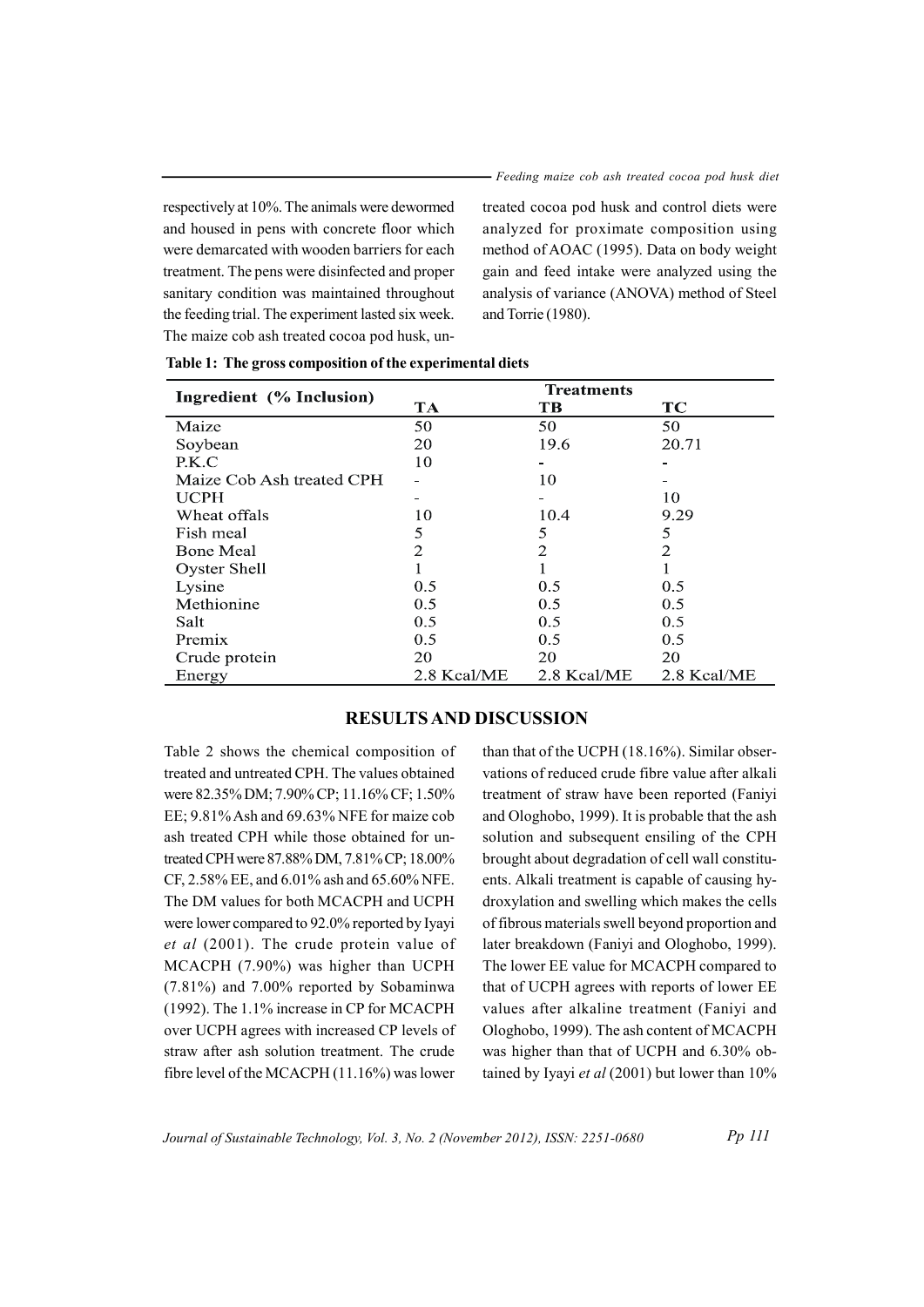| <b>Constituents</b>   | <b>Ash Treatment</b> | <b>UCPH</b> |  |  |
|-----------------------|----------------------|-------------|--|--|
| DryMatter             | 82.35                | 87.88       |  |  |
| Crude protein         | 7.90                 | 7.81        |  |  |
| Crude Fibre           | 11.16                | 18.00       |  |  |
| <b>Ether Extract</b>  | 1.50                 | 2.58        |  |  |
| Ash                   | 9.81                 | 6.01        |  |  |
| Nitrogen Free Extract | 69.63                | 65.60       |  |  |
| Moisture              | 16.65                | 12.22       |  |  |

Table 2: Chemical composition of maize cob ash treated and untreated CPH (%)

obtained by Faniyi Ologbobo (1999). Higher ash content of MCACPH could be attributed to the trapped ash in the cocoa pod husk fibres during ensiling. Lower NFE value of MCACPH than UCPH is similar to reports of lower value of NFE for wheat straw after alkaline treatment (Adebowale, 1985). Table 3 shows the proximate chemical composition of the experimental diets. Crude protein value for treatment B (22.3%) was numerically higher than treatment C  $(21.44\%)$ and treatment A  $(21.00\%)$  indicating improvement in the crude protein of the pod husk. Improvement in crude protein of ash treated straw has also been reported (Adebowale, 1985). The lower ash content of treatment B  $(6.5\%)$  is a reflection of probable degradation of cell well components of the CPH. Clawson et al (1990) had reported delignification and improved feed value for alkaline treated cocoa pod husk. Given the low EE values (1.50%) of MCACPH (Table 2), one would have expected the same for treatment A, however that was not the case. Treatment B had highest values of EE (5.5%) compared to treatment A $(5.0\%)$  and C $(5.25\%)$ . Similarly, the trend for ash in diets corresponds to reports where level of ash was highest in the untreated Kola-nut husk diet (Sanwo et al. 2006). The reason may not be easily deduced given results of MCACPH ash content (Table 2). However, it is not unlikely that efficiency of proximate determination, method used and the actual feed ingredient used may vary. The performance char-

acteristics of the pigs on cocoa husk based diets are presented in Table 4. The values obtained for weight gain and feed intake were not significantly ( $P > 0.05$ ) influenced by dietary treatments. However, treatment  $B(2.41)$  had the best feed conversion ratio followed by treatment  $C(2.58)$ and treatment  $A(3.33)$ . It is likely that the alkali treatment caused delignification which brought about marked effects in feed/ gain ratio, efficiency of gain and good animal performance (Clawson et al 1990). The high cost of feed (Table 4) in treatment B and C compared to treatment A is attributed to the extra cost of transportation of CPH from Etung L.G.A and processing. The additional cost for ash treatment accounts for the higher cost of MCACPH diet (Treatment B). Therefore treatment A consistently had lower average cost of feed/pig (N1,188.3) and least cost of feed/kg (N47.5) followed by Treatment C  $(N1,366.5)$  and  $(N54.66)$  and Treatment B  $(N1,386.3)$  and  $(N55.30)$  respectively. However, given the lowest feed conversion ratios obtained for treatment  $B(2.41)$  the resulting better efficiency of feed utilization is reflected in the cost per kilogram gain of the treatment. Treatment B had the best cost per kilogram of gain followed by treatment C and then treatment A. This implies that is cheaper to produce one kg of meat using MCACPH based diet than UCPH and control diets respectively, in spite of the apparent high unit cost of MCACPH diets.

Journal of Sustainable Technology, Vol. 3, No. 2 (November 2012), ISSN: 2251-0680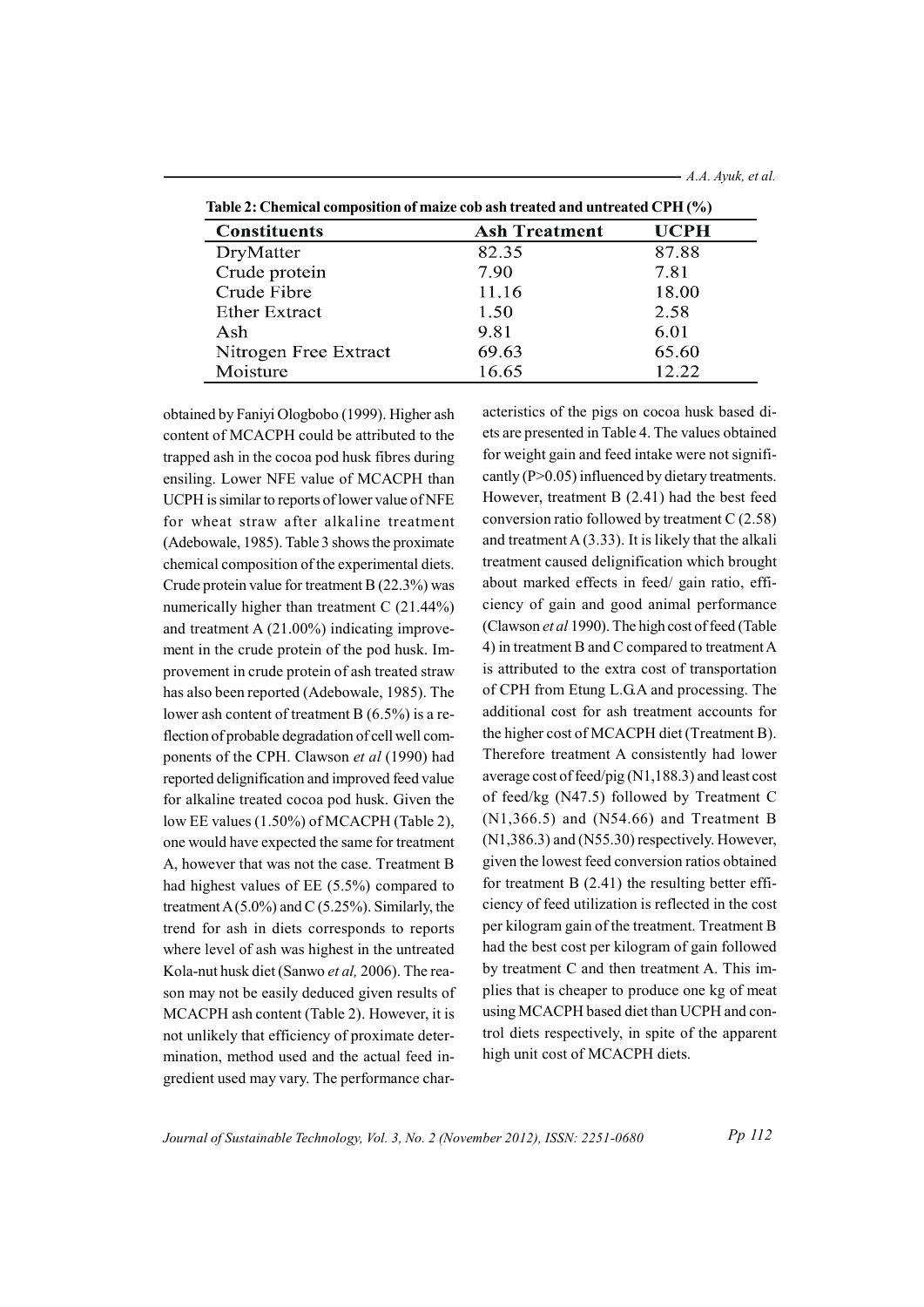| <b>Constituents</b>  | <b>Treatment A</b> | <b>Treatment B</b> | <b>Treatment C</b> |
|----------------------|--------------------|--------------------|--------------------|
| Crude protein        | 21.0               | 22.31              | 21.44              |
| Crude Fibre          | 7.25               | 6.5                | 7.75               |
| <b>Ether Extract</b> | 5.0                | 5.5                | 5.25               |
| Ash                  | 4.5                | 6.5                | 8.0                |
| <b>NFE</b>           | 62.25              | 59.19              | 57.56              |

Table 3: Proximate chemical composition of experimental diet

Table 4: Effect of cocoa pod husk based diets on the performance and economy of (Large White x Landrace) pigs

| <b>Parameter</b>                                | T A      | T B      | TС       | <b>SEM</b> |
|-------------------------------------------------|----------|----------|----------|------------|
| Initial weight $(g)$                            | 9.00     | 8.90     | 8.90     | 0.033      |
| Final weight (kg)                               | 16.20    | 19.00    | 18.40    | 0.851      |
| Mean weekly weight gain (kg)                    | 7.23     | 10.07    | 9.37     | 0.854      |
| Mean weekly feed intake (kg)                    | 24.1     | 24.3     | 24.2     | 0.057      |
| Feed conversion Ratio                           | 3.33     | 2.41     | 2.58     | 0.283      |
| Cost of feed $(H)$                              | 7,130.00 | 8,299.00 | 8,199.00 | 374.1      |
| Average cost of feed/pig $(\mathbf{H})$         | 1,188.3  | 1,386.3  | 1,366.5  | 62.96      |
| Cost of feed/kg $(N)$                           | 47.50    | 55.30    | 54.66    | 2.50       |
| Cost of feed/kg live weight gain $(\mathbb{H})$ | 158.18   | 133.27   | 141.02   | 7.36       |

## **CONCLUSION**

The results of this study have shown that feed intake weight gains and feed conversion ratios of pigs fed cocoa pod based diets are not inferior to those of control diet. Although the cost of control diet appeared cheaper, feed cost per gain was cheapest for MCACPH diet (Treatment B). The inclusion of CPH based diets brought about comparable performances and improved

efficiency of feed utilization particularly MCACPH. It is concluded that maize cob ash treatment improved the efficiency of CPH utilization in weaner pig diets. However, trials at farm locations in cocoa producing areas would likely give more impressive results with higher cost saving.

## **REFERENCES**

- ABIOLA, S.S. and TEWE, O.O. (1990). Chemical evaluation of cocoa by-products. Tropical Agriculture, 68(4):335.336.
- ADEJINMI, O.O., HAMZAT, R.A., RAJI, A.M. and OWOSIBO, A.O. (2011). Performance, nutrient digestibility and carcass characteristics of broilers fed cocoa pod husk- based diets. Nigerian Journal of Animal Science, 13:61-68.
- ADEBOWALE, E.A. (1985). Organic waste ash as possible source of alkali for animal feed treatment, Animal Feed Science and Technology, 13:237-248
- A.O.A.C (1995). Official methods of analysis  $(16<sup>th</sup>$  Edn), Association of official and Analytical chemists, Washington, D.C.
- CLAWSON, S., GARRET, C. AND RICHARD, M. (1990). Chemical treatment of Crop

Journal of Sustainable Technology, Vol. 3, No. 2 (November 2012), ISSN: 2251-0680